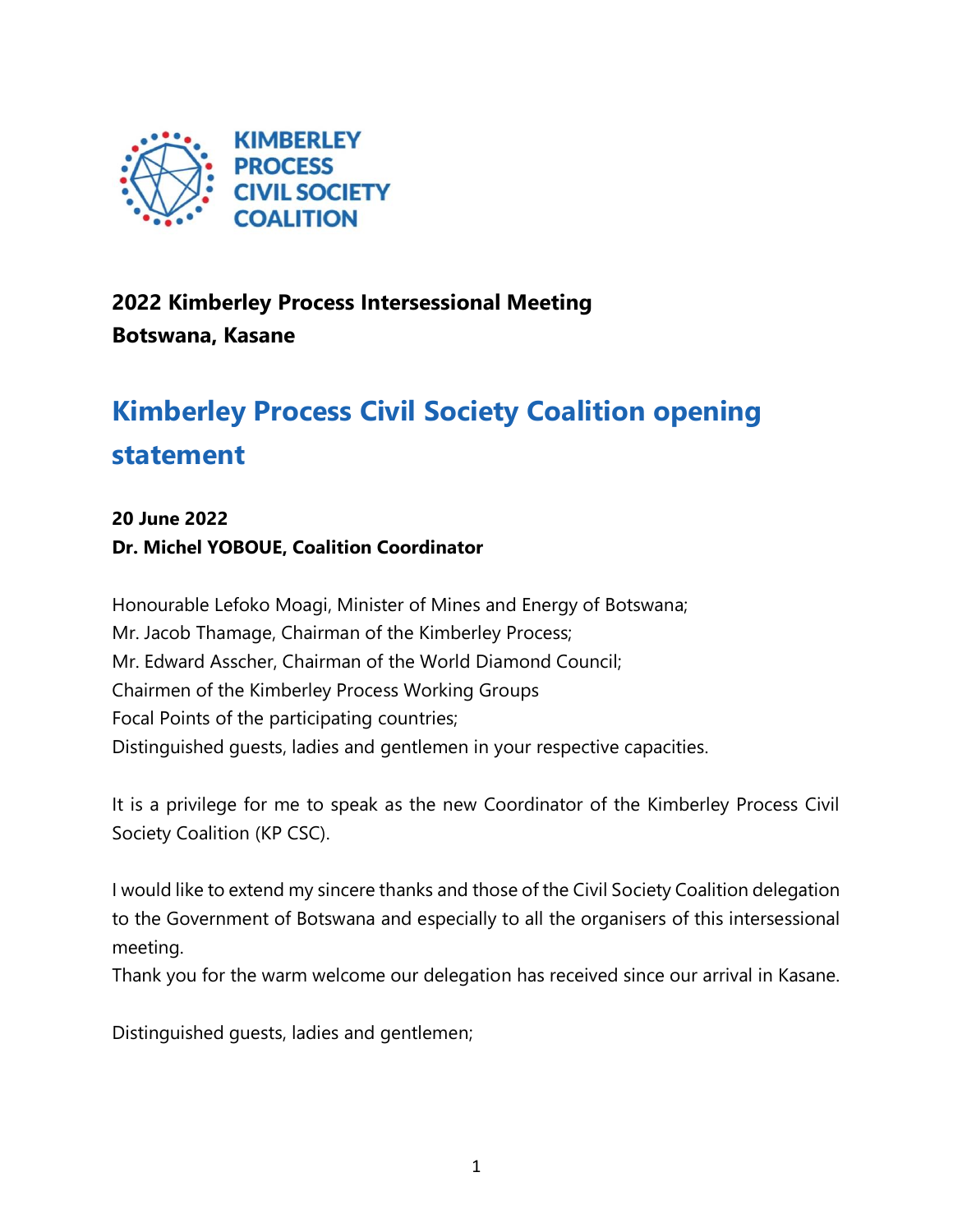At the opening of this Intersessional meeting, our thoughts are with all those who suffer because rather than benefit from diamond wealth, be it in Ukraine, across Africa, in the Americas or anywhere in the world.

For the Kimberley Process Civil Society Coalition, as we wrote in the statement we issued last week, the fact that the Kimberley Process (KP) is unable to even discuss whether it should continue certifying Russian diamonds as conflict-free, reaffirms what we have been denouncing for years: that the world's conflict diamond scheme is no longer fit for purpose. Indeed, the silence of the KP over the Ukraine crisis confirms that we are right to challenge the claim that conflict diamonds represent less than 1% of all diamonds in circulation.

The unprecedented challenges that face us today are not easy to address, but more clearly than ever signal the need for change. We repeat our call on KP Participants to:

- Finally agree on a **long overdue expansion of the Kimberley Process's conflict diamond definition** to include diamonds associated with widespread or systematic violence and serious violations of human rights, regardless of whether they are committed by rebel groups, criminals, terrorists, private or public security forces or governmental actors
- **Suspend the Russian Federation**, and thereby stop certifying Russian diamonds as conflict-free, until Russia unconditionally ends its aggression against Ukraine
- Adopt a **serious and meaningful reform agenda** that at minimum makes an end to the stifling consensus model and replaces it with more flexible decision-making. The Kimberley Process Certification Scheme (KPCS) should moreover facilitate rather than complicate the industry's accelerating efforts towards traceability. This can be achieved by reforming its system of mixed origin certificates which contribute to blurring the origin of the large majority of diamonds.

For the past years, many of these meetings have taken place with limited public scrutiny. When this gathering repeatedly failed to reach consensus on much-needed reforms, this hardly ever reached mainstream media. But now, as the magnitude of the Russian diamond controversy is putting the spotlight on the KP's shortcomings, the world is watching and demanding answers.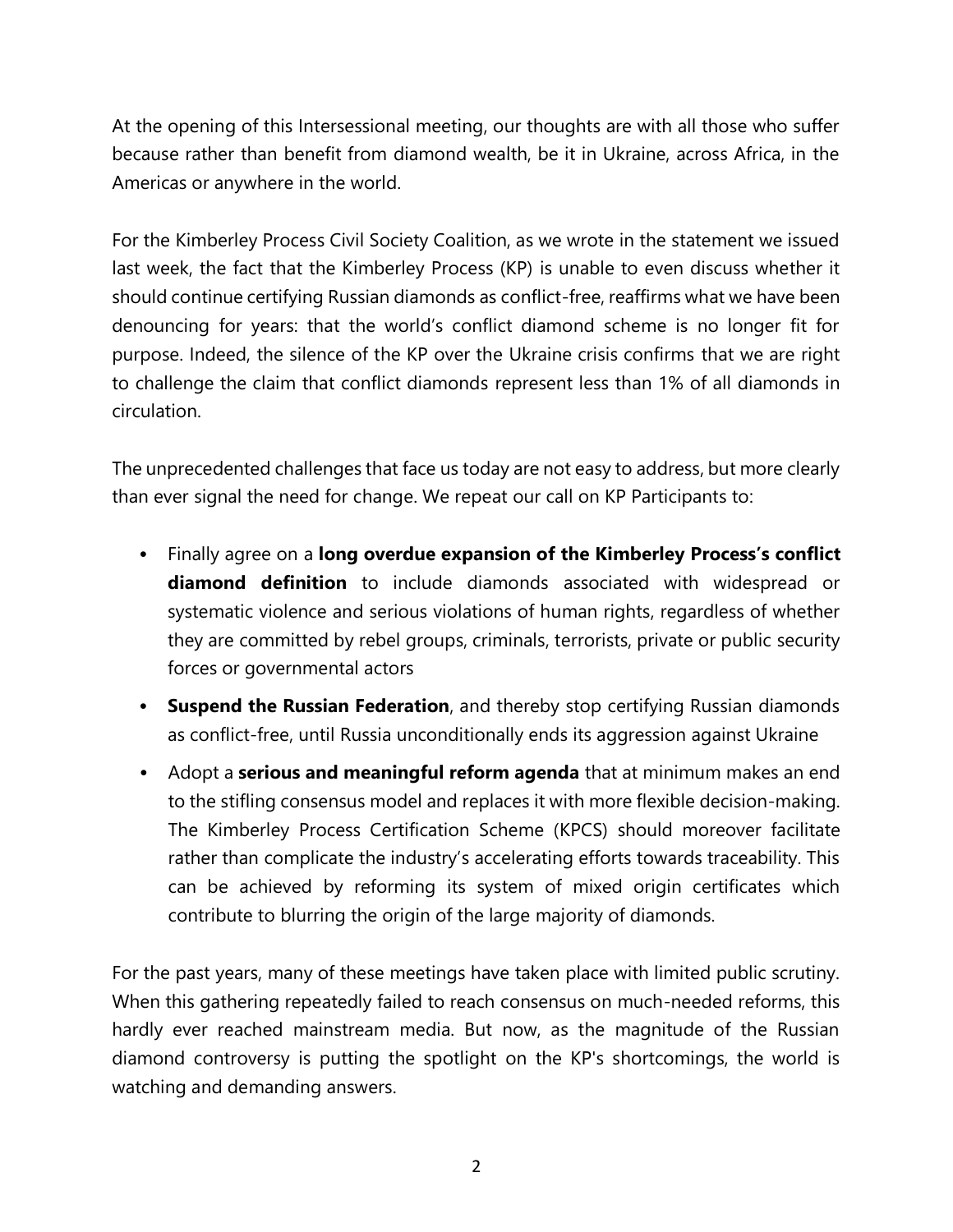The exchanges over the past months, and the experience of all failed reform cycles, have shown that those opposing progress play it hard. Meanwhile, the faith in this process only keeps decreasing, and only decisive action will be able to stop this. Therefore, Participants who want the KP to play a meaningful role in minimising the harms and maximising the gains of diamond mining - and we know that is the large majority - will also have to up their game.

The veto power that all of you KP Participants have has only been used by a small minority to block progress for the past two decades. Is this acceptable? Is there no other way? Must the KP continue to be held to ransom by a minority of its participants? Do we really all need to settle for the lowest common denominator? Have we travelled and spent so much to be here for another stalemate? Clearly not. You Participants do not have to agree with an Intersessional agenda that does not include the issues that are on all of your minds. Let us finally move forward and address the challenges that lie ahead of us or stand accused of sanitising conflict diamonds. It's time for change!

And these challenges are plentiful. The grassroots research on the impact of diamond mining that our Coalition has undertaken in 8 African countries clearly shows the room for improvement in ensuring a fairer distribution of diamond wealth, for a more professional and organised artisanal and small-scale mining sector, for better and safer working conditions, for human rights, for mitigating the environmental impact of diamond mining. These challenges are not just about artisanal and small-scale mining (ASM). Industrial mining also poses huge risks for human and environmental health. This is painfully shown by the huge tailings spill at the Catoca diamond mine nearly 1 year ago. To date, this pollution is affecting thousands of communities that rely on the contaminated water for their livelihoods. Recent tests by universities in DRC and Belgium demonstrated that the water still contains toxic metals such as nickel and uranium.

The situation in the Central African Republic is another key challenge for the KP that continues to concern us. We continue to receive reports of human rights abuses committed by security forces and Russian mercenaries. This security context makes independent monitoring by civil society increasingly difficult and impossible. Therefore, it is more important that the UN Panel of Experts can resume its work unhindered as soon as possible.